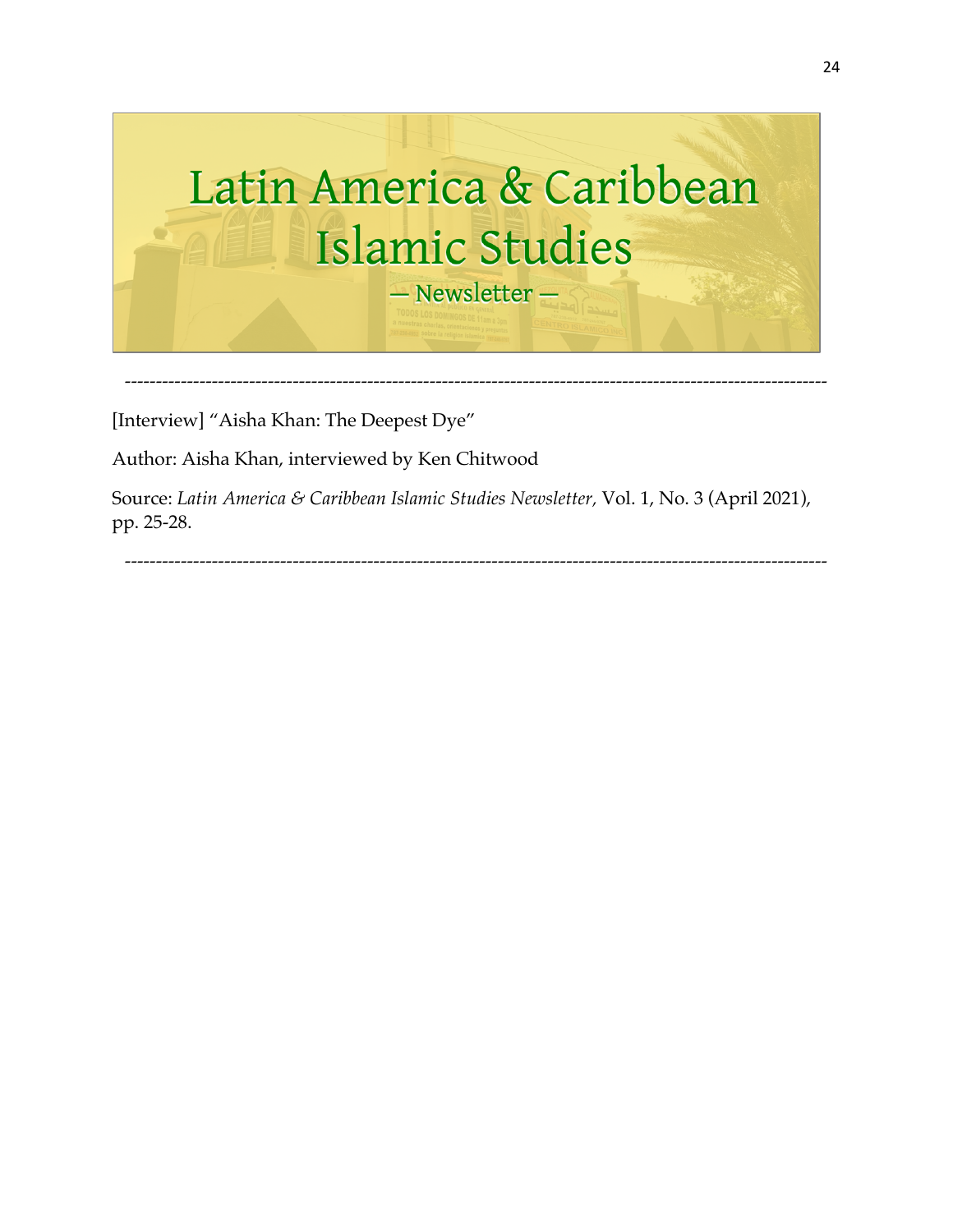#### **Where did the idea for this book come from?**

I have long been curious about how the concept of identity can work simultaneously as a foundation for social equality and as an instrument through which social hierarchies are reinforced. I wanted to approach this apparent contradiction by deconstructing the concept of identity into its working, component parts—focusing on two key aspects, race and religion—and by thinking comparatively: what kinds of shared, underlying conditions generate ideas about the incompatibility or, conversely, commensurability of group identities; when are they interpreted as fixed and inherent; and when are they interpreted as malleable products of social relationships? I focused these theoretical questions on two concrete examples salient in the Atlantic world that had rich possibilities: obeah and Hosay. Both are long-standing traditions that gained their particular constitution and significance within the context of plantation political economy, both are commonly understood to have culturally and racially diverse heritages and constituencies, yet both are also commonly identified and studied as, respectively, "African" and "Indian." My interest was in probing how and why these seemingly contradictory characterizations have been so tenacious, and what larger ways of knowing this tenacity might reveal.

## **Your book is densely packed with ethnographic narratives, historical commentary, and even courtroom proceedings, but I was particularly struck by your multiple decades' worth of encounters in, around, and with Hosay. What does that long term view bring to your study that perhaps shorter-term fieldwork might miss out on?**

Ethnographic research in anthropology is typically conducted for some extended period of time. For example, my first stint of fieldwork in Trinidad, which was for my doctoral dissertation, was almost two consecutive years. Happily, the length of this stay generated as many new questions for me as it presented answers to the initial questions I posed. This kept my fascination with power and identity alive while at the same time allowing me to focus on different, yet related aspects of their relationship. While social and cultural issues or problems often remain, we know that historical contexts change, as do our interpretations, so that longer-term perspective has helped me enormously. It can also help us to see how perceptions, practices, and worldviews are not necessarily consistent within a community, or even on the part of a single individual, no more so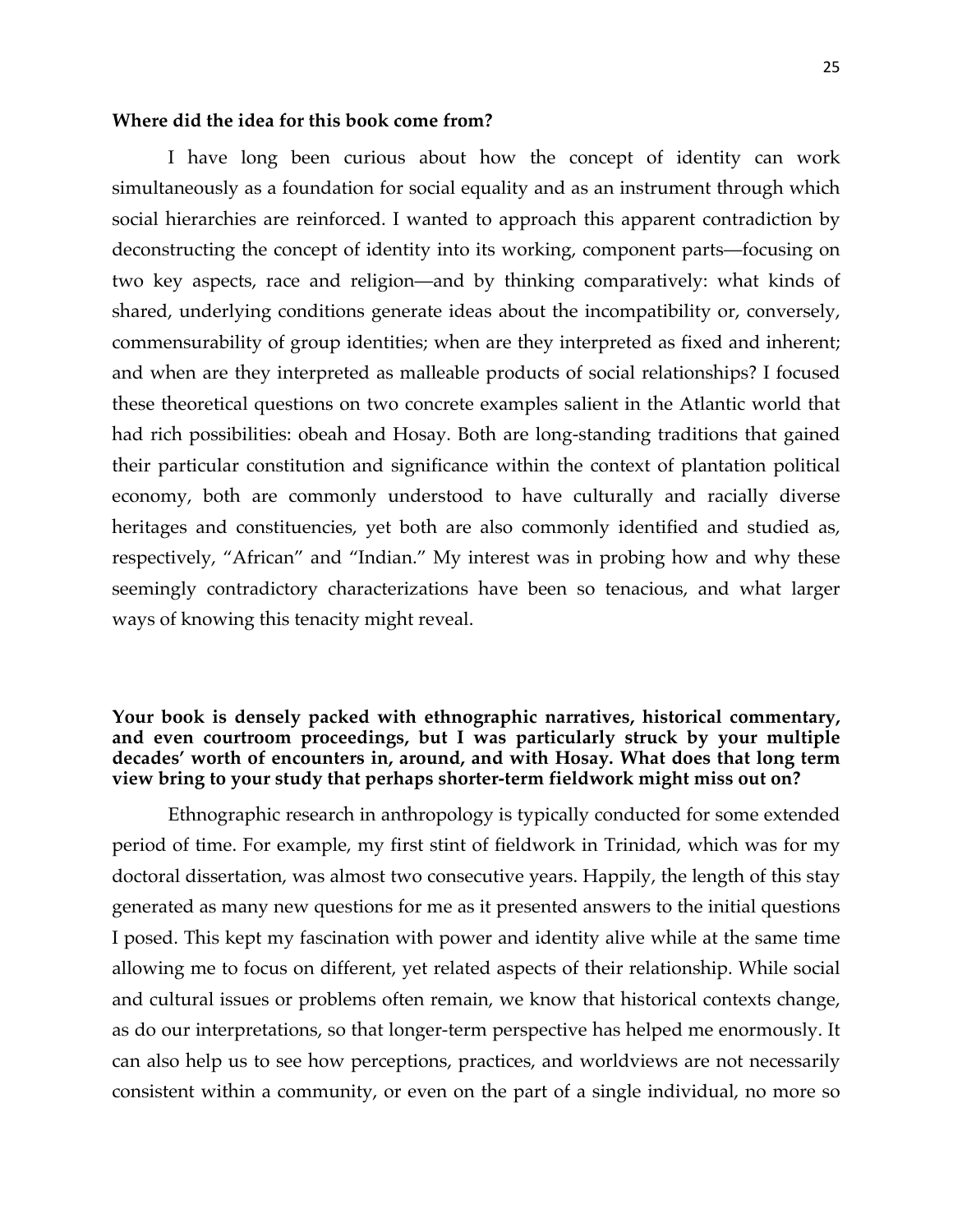than they are for ourselves, at any given moment. These inconsistencies are interesting and important intimations about the diverse ways that people interpret social norms, values, and popular discourse as they contend with the expectations and demands of the unequal relations of power that structure their lives.

## **You write about taking a "parallax view" of race and religion in obeah and Hosay shifting "attention from the objects themselves toward relations among them that entwine them in ways that define, redefine, or reinforce them, in order to attempt different ways of seeing things." Tell us a bit more about what a "parallax" view is and what that means for your research.**

I have long been struck by the blind spots that arise when we look at something as if it exists on its own—as discrete, separate from other phenomena. The hold that these occlusions have on so many of us is trenchant, and the effects are so misleading. The value of a parallax view, I think, is to advance comparative analysis by rethinking these notions of boundedness and stability. We should be looking instead for connections among phenomena that reveal unexpectedly formative features and relationships. In the case of obeah and Hosay, it was therefore natural to start with their representation as "types" of person and the sweeping efforts to criminalize and repress them on the part of colonial and contemporary authorities, as well as the consistent resistance to those efforts on the part of practitioners. The premise is that these connections and networks will keep the objects of study in focus while also understanding them in more abidingly empirical ways than we have often done in the past; in so doing, we can not only understand them anew, but perhaps even understand them better.

### **What other "things" might benefit from a parallax view in this field?**

Everything in lived experience benefits from a parallax view. This is because attention redirected to the juxtaposition of things—especially those that are apparently unlike—away from the thing itself, reveals the imperceptible or unanticipated forces and processes, along with the expected ones, that underlie and animate our experience and interpretation of those things. As I explain early in the book, I needed to find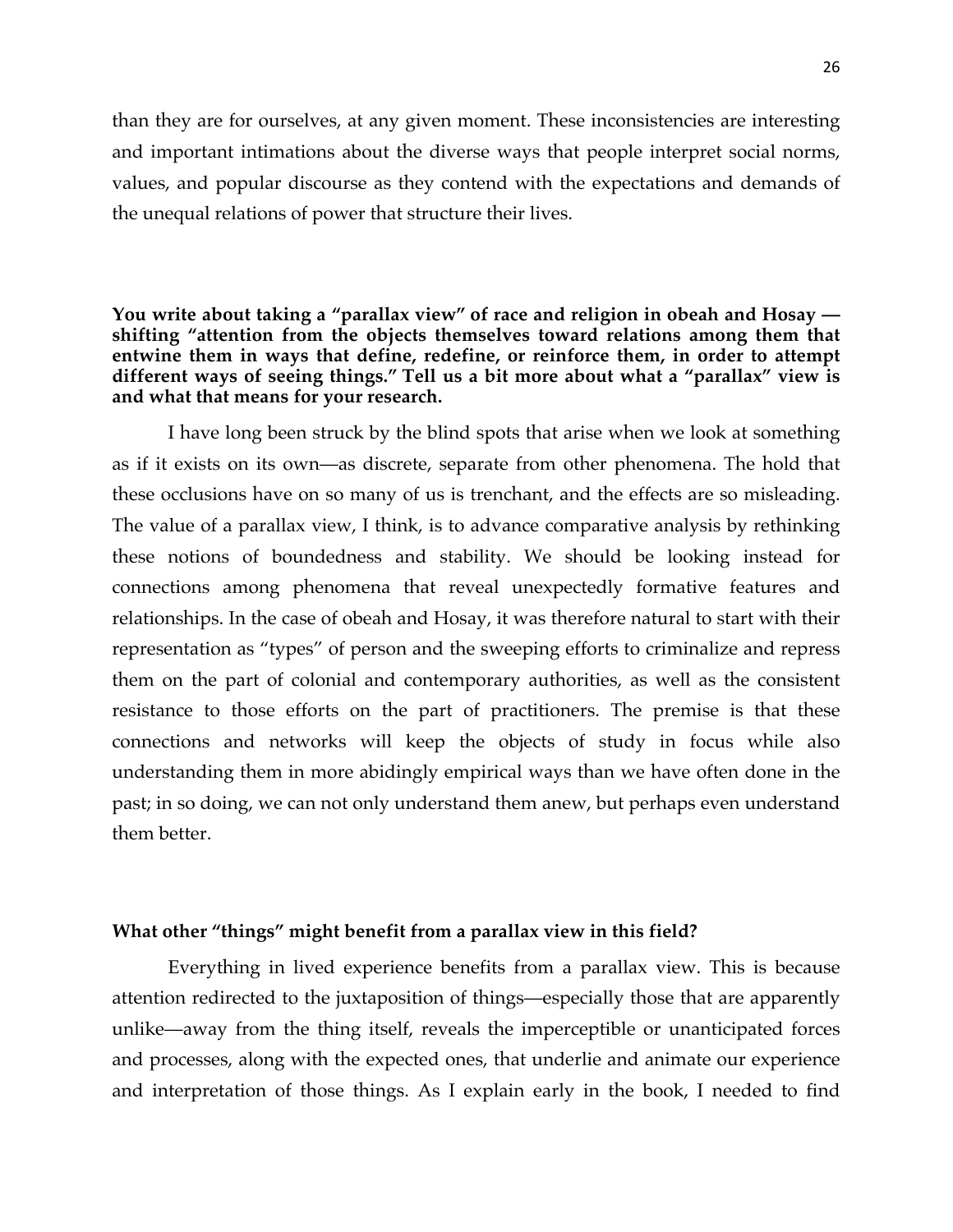specific "things" to consider through a parallax view, in order to challenge reductionist and inherent, essence-based ideas about race and religion and the ideological work they perform. I chose obeah and Hosay. But that was a means to an end: my aim was not to examine obeah and Hosay as discrete phenomena—although they function that way, as well—but rather to treat them as moving vehicles of racial and religious identities, their intersections exemplifying racialized religion and religionized race. It's not always easy, at least in Western thought, to understand something as ostensibly stable but also never stable. This applies, for example, to our notions of personhood, our customary traditions, the way we understand our bodies, etc. A parallax view underscores that a "thing," as Heidegger posited, is the "existing bearer of many existing yet changeable properties." As "things," these properties may seem to be contained and fixed, but they are interconnected and variable. These are what a parallax view throws into relief, directing our attention to the ideological work of interpretive categories as both ostensibly discrete and stable and as mutually defining and fluid—and, as in this book, the ways these qualities are put to use in service of exploitation, resistance, and their justifications.

## **What might the conclusions of your book have to say to the study of "Islam and Muslim communities" in the Americas more broadly? Might they open up conversations around the very terms of our discourse, the very "things" we study?**

The Americas present a special landscape in relation to Islam: Muslims' journeys to this hemisphere, where no country has a Muslim majority, span millennia—as explorers, enslaved, indentured, educated, unlettered, activist, entrepreneurial, and refugees hailing from across the globe, yet their histories remain little known. My conclusions in this book, although trained on two empirical cases (one of which, Hosay, has origins in Islam), derive from principles that I think are applicable to any subject matter. I argue that the figure of the individual, at the heart of the Western concept of identity, is key to the construction and reification of the human "types" which are European colonialism's legacy, created from the beliefs, practices, and worldviews of the peoples it feared, restricted, and stigmatized; I argue that certain conditions and practices create the things which then get identified with a name (for example, racism created "race," rather than the other way around); and I argue that components of